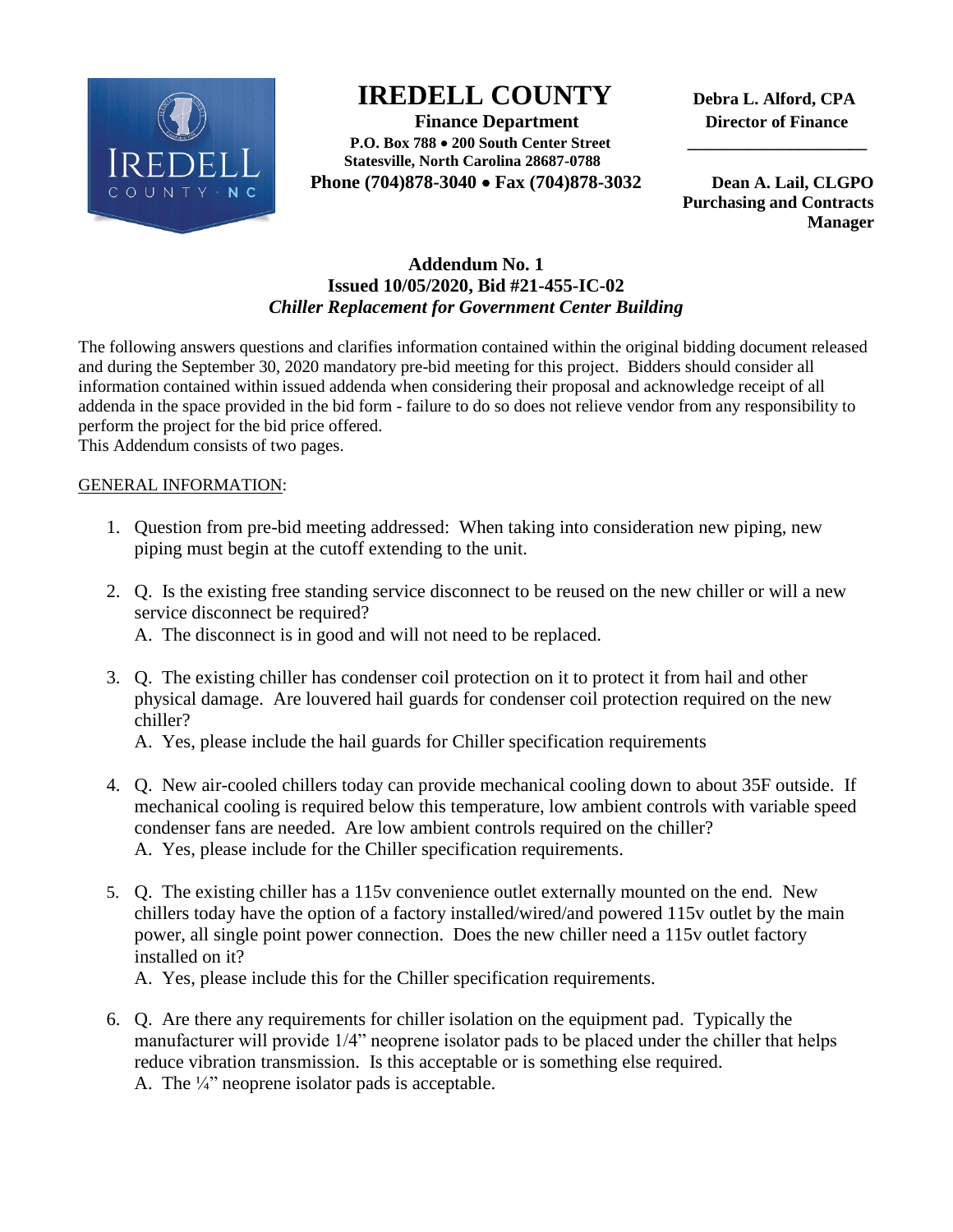**7.** Q. Is there any additional equipment warranty beyond the 1<sup>st</sup> year required on the equipment? Typically a chiller manufacturer will provide factory start-up, 1<sup>st</sup> year parts and labor warranty, and an extended 2<sup>nd</sup>-5<sup>th</sup> Year Compressor Parts Only Warranty. Is the extended compressor parts warranty required?

A. Please include any extended warranty as an option to the bid. The new terms sign contract is below. **\*\*\*Please see page three below and use the new form\*\*\***

Mrs. Antonia Stines

Iredell County Purchasing Specialist 704-878-3045 [antonia.stines@co.iredell.nc.us](mailto:antonia.stines@co.iredell.nc.us)